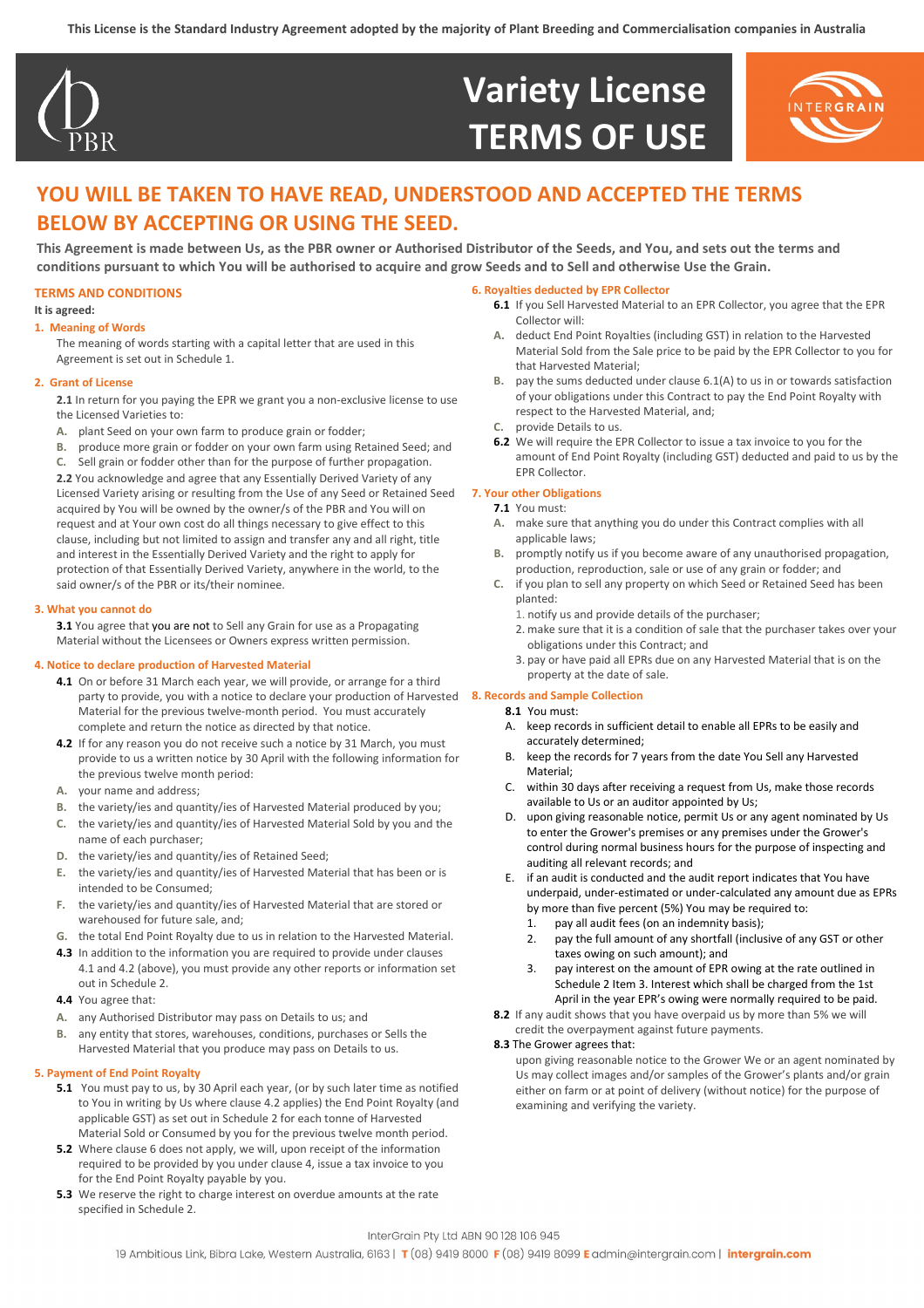

# **Variety License TERMS OF USE**



#### **9. Promises and exclusions**

- **9.1** We warrant that:
- **A.** we have all rights necessary to grant you the permission and License contained in clause 2; and
- **B.** the Seed you buy from us or an Authorised Distributor will be unencumbered and will not be subject to any obligations to anyone else unless We have told you about those obligations.
- **9.2** Except to the extent provided in clause 9.1 (above), We exclude all terms, conditions and promises implied by custom, the general law or statute, except any promises that cannot be excluded by Law.

### **10. Liability**

- **10.1** You:
- **A.** acknowledge that you Use the Licensed Varieties at your own risk;
- **B.** indemnify us against all Loss incurred by us and resulting from your Use of any Seed, Retained Seed or Harvested Material or any breach of this Contract.
- 10.2 If we contribute to any Loss which we have asked you to pay under clause 10.1, then you don't have to pay us for the portion of the Loss that **16. Waiver** we contributed to.
- **10.3** Except to the extent provided under non-excludable or unavoidable Law, we exclude all liability for any special, indirect or consequential damages arising out of Your Use or dealings with any Seed, Retained Seed or Harvested Material.

#### **11. Dispute resolution**

**11.1** The Parties shall without delay and in good faith attempt to resolve any Dispute within thirty (30) days of the date one Party notifies the other in writing of the dispute.

**11.2** Any dispute or difference arising out of or in connection with this Contract will be submitted to an expert in accordance with, and subject to, The Institute of Arbitrators & Mediators Australia Expert Determination Rules.

#### **12. Term**

This Contract takes effect from the date on which you accept or Use any Seed and, subject to clause 13, continues in relation to each Licensed Variety until it is terminated by the variety owner and/or licensee.

#### **13. Rights to end Contract**

- **13.1** Either of us may end this Contract immediately by giving notice to the other if the other:
- **A.** breaches any provision of this Contract and fails to fix the breach within 30 days after receiving notice asking it to do so; or
- **B.** breaches a provision of this Contract where that breach cannot be fixed.
- 13.2 We may end this Contract immediately by giving notice to you if you are unable to pay any of your debts (including EPRs) as and when they become due.
- **13.3** This Contract terminates automatically with respect to a particular Licensed Variety if we lose the right to grant the License in respect of that Licensed Variety.

#### **14. At the end of Contract**

#### At the end of this Contract:

- **A.** the License ends;
- **B.** you must pay the EPR Collector or us any amounts outstanding;
- **C.** except as provided under clause 14 (d) you must promptly:
	- 1. Sell or destroy all Harvested Material;
		- 2. destroy all Seed, and;
		- 3. destroy all Retained Seed or Sell the Retained Seed other than for further propagation, and pay the applicable EPR on the Harvested Material and the Retained Seed Sold.
- D. you may grow out any crop planted at the end of this Contract and Sell or Consume the Harvested Material from that crop and must pay EPR on that Harvested Material, but you must not plant any new crops using the Harvested Material;
- **E.** the following clauses continue, along with any other clause intended to continue after this Contract ends: clauses 8 (Records), 9 (Promises and Exclusions), 10 (Liability) and this clause; and
- **F.** accrued rights and remedies are not affected.

#### **15. Notices**

- **15.1** Any notices under this Contract must be in writing and must be given in accordance with clauses 15.2 and 15.3.
- **15.2** A notice given in accordance with this clause will be deemed received: **A.** if left at the recipient's address, on the date of delivery;
- **B.** if sent by prepaid post, 10 days after the date of posting unless it is in fact received earlier, in which case, on the date of receipt;
- **C.** if sent by fax, when the sender's facsimile system generates a message confirming successful transmission of the total number of pages of the notice; or
- **D.** when posted to our website and/or posted to the Variety Central website [\(www.varietycentral.com.au\).](http://www.varietycentral.com.au/)
- **15.3** Only matters of a general nature relating to more than one grower may be the subject of a notice given in the manner described in 15.2(D) above. Notices given to individual growers must be addressed to the relevant contact person in Schedule 2 or to the address provided by the Authorised Distributor or EPR Collector.

The failure of either of us at any time to insist on performance by the other of any obligation under this Contract is not a waiver of any right to claim damages for breach of that obligation unless we acknowledge in writing that the failure is a waiver.

#### **17. Amendment**

We may change the terms of this Contract by giving you at least 30 days' notice. If we change EPR rates we must notify you by October 1st in order for the change to take effect in the following Calendar Year.

#### **18. Severability**

If part or all of any clause of this Contract is illegal or unenforceable it will be severed from this Contract and will not affect the continued operation of the remaining provisions.

#### **19. Assignment**

Except to the extent necessary to comply with clause 7(C)(2), you must not assign or transfer or attempt to assign or transfer any obligation or right arising out of this Contract, without our written consent.

#### **20. Entire Contract**

This Contract and schedules records the entire Contract between each of us and supersedes all earlier agreements and representations by either of us.

#### **21. Governing Law**

This Contract will be governed by the Governing Law as stipulated in Schedule 2, and the Courts of that State or Territory will have jurisdiction over all matters arising under it.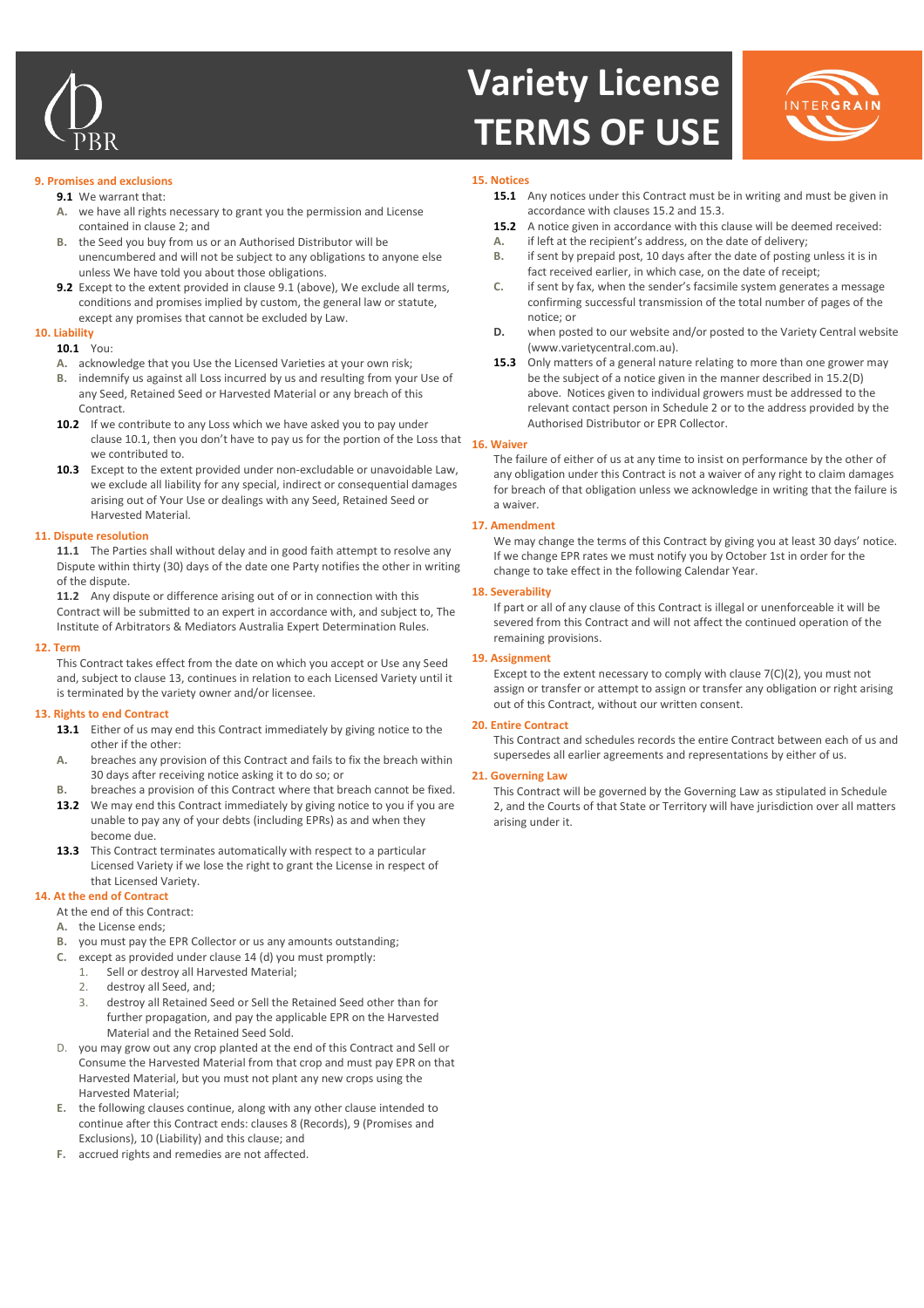



#### **In this contract:**

- **1. Authorised Distributor** means us, or a distributor authorised by us to Sell Seed to you.
- **2. Consume** means to use Seed so that it cannot be further propagated.
- **3. Contract** means this agreement together with its schedules.
- **4. Details** means details of the Licensed Varieties, details of the Sale/purchase of Seed and Harvested Material, your name, your address, and details of your business or company (including ABN and CBH and/or NGR number).
- **5. End Point Royalty** or **EPR** means the royalty payable by you for every tonne of Harvested Material Sold or Consumed by you, or Retained Seed Sold by you as permitted by clause 14(C)(3).
- **6. EPR Collector** means us, or any third party with whom we have entered into an EPR collection arrangement.
- **7. Essentially Derived Variety** has the meaning given to it in the PBR Act, namely, a plant variety (as defined in the PBR Act) is taken to be an essentially derived variety of another Plant Variety if:
	- A. it is predominantly derived from that other Plant Variety; and
	- B. it retains the essential characteristics (as defined in the PBR Act) that result from the genotype or combination of genotypes of that other variety, and;
	- C. it does not exhibit any important (as distinct from cosmetic) features that differentiate it from that other variety.
- **8. Harvested Material** means the grain or fodder from crops of the Licensed Varieties grown from Seed or Retained Seed.
- **9. License** means the license granted under clause 2.
- **10. Licensed Varieties** means the varieties listed in Schedule 2.
- **11. Loss** means all liabilities, expenses, losses, damages and costs (including legal costs on a full indemnity basis and whether incurred by or awarded against us).
- **12. PBR** means plant breeder's rights as defined in the PBR Act.
- **13. PBR Act** means the Plant Breeder's Rights Act 1994 (Cth) as amended from time to time.
- **14. Propagating Material**, has the meaning given to it in the PBR Act, namely in relation to a Plant of a particular Plant Variety, means any part or product from which, whether alone or in combination with other parts or products of that Plant, another Plant with the same essential characteristics can be produced.
- **15. Retained Seed** (or Farm Saved Seed) means grain retained and used by you for the purpose of producing more grain or fodder as permitted by clause 2.1(B).
- **16. Seed** means seed of the Licensed Varieties, but does not include Retained Seed.
- **17. Sell** has the meaning given to it in the PBR Act, namely it includes letting on hire and exchanging by way of barter and 'Sale' and 'Sold' have equivalent meanings
- **18. Us/We** as the PBR owner or Authorised Distributor of the Seeds.
- **19. Use** means to plant, grow, Sell, or Consume.
- **20. You** as the person or entity who either purchases, accepts, retains or sows the seed of a PBR variety.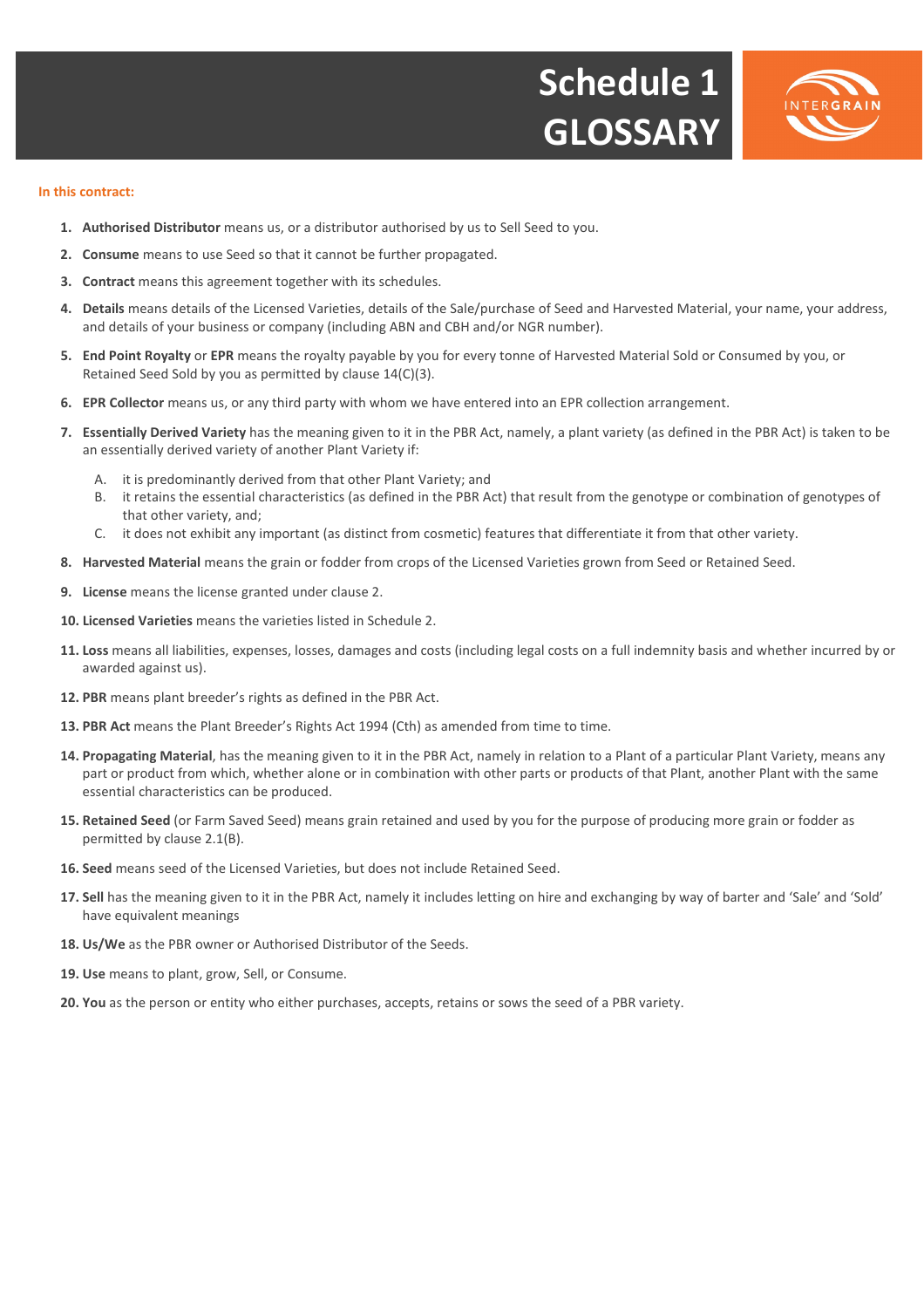



#### **Item 1 Licensed Varieties and applicable End Point Royalties:**

| <b>SCHEDULE OF VARIETIES</b> |                                                                      |                                                                |                                                                       |
|------------------------------|----------------------------------------------------------------------|----------------------------------------------------------------|-----------------------------------------------------------------------|
| <b>InterGrain Varieties</b>  | Royalty due<br>to InterGrain (per<br>tonne/<br><b>GST</b> exclusive) | <b>Technology Fee</b><br>(per tonne /<br><b>GST</b> exclusive) | <b>Total Royalty Payable</b><br>(per tonne /<br><b>GST exclusive)</b> |
| <b>WHEAT VARIETIES</b>       |                                                                      |                                                                |                                                                       |
| <b>Brumby</b>                | \$3.50                                                               |                                                                | \$3.50                                                                |
| Chief CL Plus                | \$3.70                                                               | \$0.55                                                         | \$4.25                                                                |
| Clearfield STL               | \$1.12                                                               |                                                                | \$1.12                                                                |
| Cosmick                      | \$3.85                                                               |                                                                | \$3.85                                                                |
| Devil                        | \$3.50                                                               |                                                                | \$3.50                                                                |
| <b>EGA Bonnie Rock</b>       | \$2.50                                                               |                                                                | \$2.50                                                                |
| <b>EGA Eagle Rock</b>        | \$2.50                                                               |                                                                | \$2.50                                                                |
| Emu Rock                     | \$3.50                                                               |                                                                | \$3.50                                                                |
| Fortune                      | \$3.00                                                               |                                                                | \$3.00                                                                |
| Harper                       | \$3.80                                                               |                                                                | \$3.80                                                                |
| Hydra                        | \$3.85                                                               |                                                                | \$3.85                                                                |
| Impress CL Plus              | \$3.55                                                               | \$0.55                                                         | \$4.10                                                                |
| Jillaroo                     | \$3.50                                                               |                                                                | \$3.50                                                                |
| King Rock                    | \$3.00                                                               |                                                                | \$3.00                                                                |
| Kinsei                       | \$4.00                                                               |                                                                | \$4.00                                                                |
| Magenta                      | \$3.00                                                               |                                                                | \$3.00                                                                |
| Ninja                        | \$4.00                                                               |                                                                | \$4.00                                                                |
| RockStar                     | \$3.50                                                               |                                                                | \$3.50                                                                |
| <b>Sheriff CL Plus</b>       | \$3.70                                                               | \$0.55                                                         | \$4.25                                                                |
| Supreme                      | \$3.85                                                               |                                                                | \$3.85                                                                |
| <b>Tammarin Rock</b>         | \$2.50                                                               |                                                                | \$2.50                                                                |
| <b>Valiant CL Plus</b>       | \$3.61                                                               | \$0.74                                                         | \$4.35                                                                |
| Vixen                        | \$3.50                                                               |                                                                | \$3.50                                                                |
| Wyalkatchem                  | \$1.92                                                               |                                                                | \$1.92                                                                |
| Zippy                        | \$3.00                                                               |                                                                | \$3.00                                                                |
| Zen                          | \$3.85                                                               |                                                                | \$3.85                                                                |
| <b>BARLEY VARIETIES</b>      |                                                                      |                                                                |                                                                       |
| <b>Banks</b>                 | \$4.00                                                               |                                                                | \$4.00                                                                |
| Bass                         | \$3.50                                                               |                                                                | \$3.50                                                                |
| Baudin (Seednet)             | \$3.00 (malting) &<br>\$1.00 (feed)                                  |                                                                | \$3.00 (malting) & \$1.00<br>(feed)                                   |
| <b>Buff</b>                  | \$3.50                                                               |                                                                | \$3.50                                                                |
| Commodus CL                  | \$3.27                                                               | \$0.98                                                         | \$4.25                                                                |
| Flinders                     | \$3.80                                                               |                                                                | \$3.80                                                                |
| La Trobe                     | \$4.00                                                               |                                                                | \$4.00                                                                |
| Litmus                       | \$3.80                                                               |                                                                | \$3.80                                                                |
| Maximus CL                   | \$3.27                                                               | \$0.98                                                         | \$4.25                                                                |
| Roe                          | \$1.50                                                               |                                                                | \$1.50                                                                |
| Rosalind                     | \$3.50                                                               |                                                                | \$3.50                                                                |
| Spartacus CL                 | \$3.27                                                               | \$0.98                                                         | \$4.25                                                                |
| Vlamingh                     | \$1.50                                                               |                                                                | \$1.50                                                                |
| Zena CL                      | \$3.27                                                               | \$0.98                                                         | \$4.25                                                                |
| <b>HAY OAT VARIETIES</b>     |                                                                      |                                                                |                                                                       |
| Archer                       | $$3.65*$                                                             |                                                                | \$3.65                                                                |
| Kingbale                     | $$3.65*$                                                             |                                                                | \$3.65                                                                |
| Kultarr                      | \$3.00*                                                              |                                                                | \$3.00                                                                |
| Wallaby                      | $$3.00*$                                                             |                                                                | \$3.00                                                                |
|                              |                                                                      |                                                                |                                                                       |

#### **Item 2 End Point Royalty:**

The Grower must pay to InterGrain a Royalty calculated by reference to each metric tonne of Harvested Material the Grower produces less any quantity of Retained Seed.

#### **Item 3 Interest:**

Owner/Distributor may charge interest at a rate equal to the Small Business Variable Small Overdraft Indicator Lending Rate published by the Reserve Bank of Australia from time to time plus 3%, calculated daily for:

- A. any amounts due but unpaid for more than 30 days; and
- B. any amounts found owing that have been shown to be either underpaid, under-estimated or under-calculated in any inspection or audit conducted under Clause 8.1 E.

**Item 4 Governing Law:**  Western Australia

#### **Item 5 Contact details:**

**Commercialising Party -**  InterGrain Pty Ltd 19 Ambitious Link, BIBRA LAKE WA 6163 Phone 08 9419 8000 Fax 08 9419 8099

#### **Grower -**

Contact person and address as provided by the Authorised Distributor or EPR Collector in accordance with clause 4.4 of the Industry Standard Grower License Terms and Conditions.

#### **Item 6 Grower Information**:

You consent to us collecting and providing your Details to any grain accumulator or EPR collector or third party auditor to confirm that you have adhered to your obligations under clauses 4 and 6 of the Variety License and to assist in the establishment of appropriate storage, segregation and marketing options.

\*applicable for hay, grain and silage production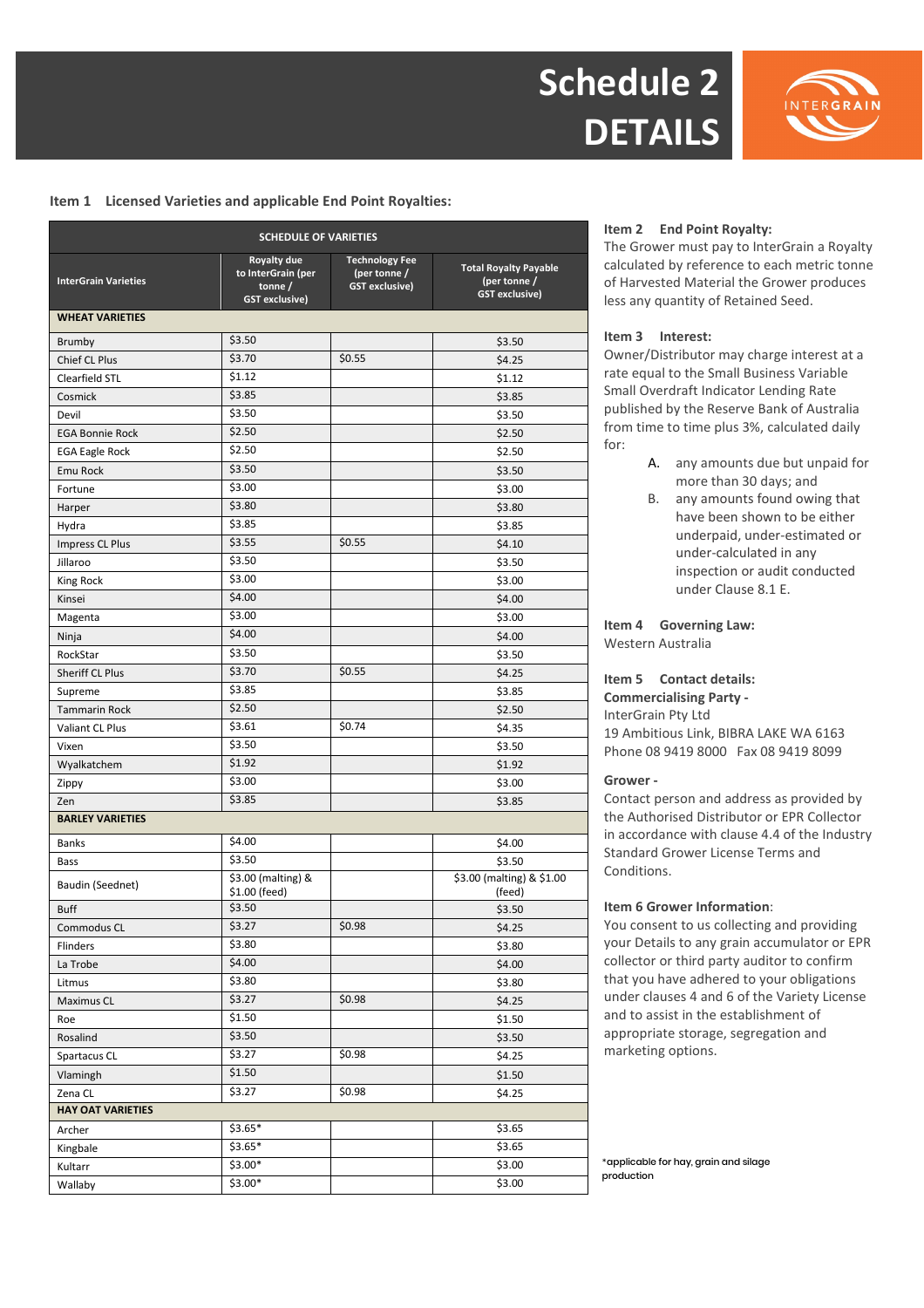



### **Item 7 Clearfield® Wheat Varieties:**

7.1 The Grower acknowledges and agrees that:

- A. BASF Australia Limited and/or its affiliates (collectively, "BASF") own and/or have rights to (i) the Clearfield® imidazolinone herbicide tolerance trait, which is contained in the Licensed Variety (a "Clearfield Variety"), (ii) methods of applying imidazolinone herbicides on the Clearfield® Variety or to the area where the Clearfield® Variety is grown, and (iii) intellectual property rights (including patents) relating to such trait and such methods;
- B. Under this Contract, InterGrain grants the Grower a sublicense under the intellectual property rights of BASF for purposes of the Grower's planting and growing Seed of the Clearfield® Variety and harvesting the resulting Grain and/or Farm Saved Seed for the Sale of such Grain (but expressly excluding Sale of Farm Saved Seed as Propagating Material). **The Grower is not granted any right or license, express or implied, under this Contract by InterGrain, BASF or any Authorised Distributor under any BASF intellectual property rights to apply an imidazolinone herbicide to any Clearfield® Variety or to the area where any Clearfield® Variety is grown;**
- C. BASF is an intended third-party beneficiary of this Contract with respect to the Clearfield® Variety;
- D. The Grower will not challenge BASF's intellectual property rights, including patents, relating to any Clearfield® Variety, including, without limitation, the imidazolinone herbicide tolerance trait contained in any Clearfield® Variety and methods of applying imidazolinone herbicides on any Clearfield® Variety or to the area where any Clearfield® Variety is grown;
- E. The Grower will purchase Seed of the Clearfield® Variety only from Authorised Distributors;
- F. The Grower will plant, grow, farm and harvest Seed of the Clearfield® Variety only in Australia, and the Grower will not plant, grow, farm or harvest in Australia seed (including Seed) of the Clearfield® Variety that the Grower purchased in any other country;
- G. The Grower will not use Seed or Grain of the Clearfield® Variety for generation of herbicide registration data;
- H. BASF MAKES NO REPRESENTATION OR WARRANTY, INCLUDING, WITHOUT LIMITATION, ANY WARRANTY OF MERCHANTABILITY, FITNESS FOR A PARTICULAR PURPOSE, NONINFRINGEMENT OR ANY OTHER WARRANTY, EXPRESS OR IMPLIED, WITH RESPECT TO THE PERFORMANCE OF THE CLEARFIELD® VARIETY;
- I. The Grower will grant BASF or any person acting on behalf of BASF, during the term of this Contract and for a period of five (5) years thereafter, the right, upon prior reasonable notice, to enter upon property being farmed by Grower, or any affiliated persons, and to take any samples or conduct any tests reasonably necessary to assure compliance with this Contract; and
- J. The Grower will permit BASF or any person acting on behalf of BASF, during the term of this Contract and for a period of five (5) years thereafter, to obtain and review (i) Authorised Distributor invoices for Seed of the Clearfield® Variety and herbicides purchased by or for the Grower; and (ii) records or documents covering or relating to the storage, sale, or transfer of the Grain and/or Farm Saved Seed produced by the Grower from the Clearfield® Variety.
- 7.2 In the event that the Grower elects to obtain a license to apply imidazolinone herbicide on the Clearfield® Variety or to the area where such Clearfield® Varieties are grown, then the Grower acknowledges and agrees that:
	- A. The Grower has read and will use reasonable endeavours to abide by the Stewardship Guidelines for Growers, which are available at https://agriculture.basf.us/crop-protection/products/clearfield.html
	- B. The Clearfield® Variety was tested for use in conjunction with BASF Intervix® imidazolinone herbicide. The Grower acknowledges that the use of other herbicides, may greatly increase the risk of outcrossing to, and subsequent imidazolinone resistance in, jointed goatgrass;
	- C. The only imidazolinone herbicide registered by the Australian Pesticides and Veterinary Medicines Authority for use on Clearfield® Plus varieties is Intervix® herbicide, and BASF does not warrant the crop safety or performance of herbicides other than BASF brands.

### **Item 8 Clearfield® Barley Varieties:**

8.1 By Purchasing Seed of the Clearfield® Variety, it is agreed:

- A. Agriculture Victoria Services Pty Ltd ("AVS") and InterGrain either owns and/or has rights licensed to it from BASF Australia Limited ("BASF") to a) the imidazolinone herbicide tolerance trait, which is contained in the Licensed Variety known as Clearfield® Variety , b) methods of applying imidazolinone herbicides on Clearfield® Variety or to the area where Clearfield® Variety is grown, and c) intellectual property rights (including patents and Plant Breeder's Rights) relating to Clearfield® Variety , its herbicide tolerance trait and methods of application of herbicides.
- B. Under this Contract, InterGrain is a sublicensee of such intellectual property rights of AVS for purposes of the Grower's planting and growing Seed of the Clearfield® Variety and harvesting the resulting Grain and/or Farm Saved Seed for the Permitted Use (as defined by Section 2 on this license), including, without limitation, Sale of such Grain (but expressly excluding Sale of Farm Saved Seed as Propagating Material).